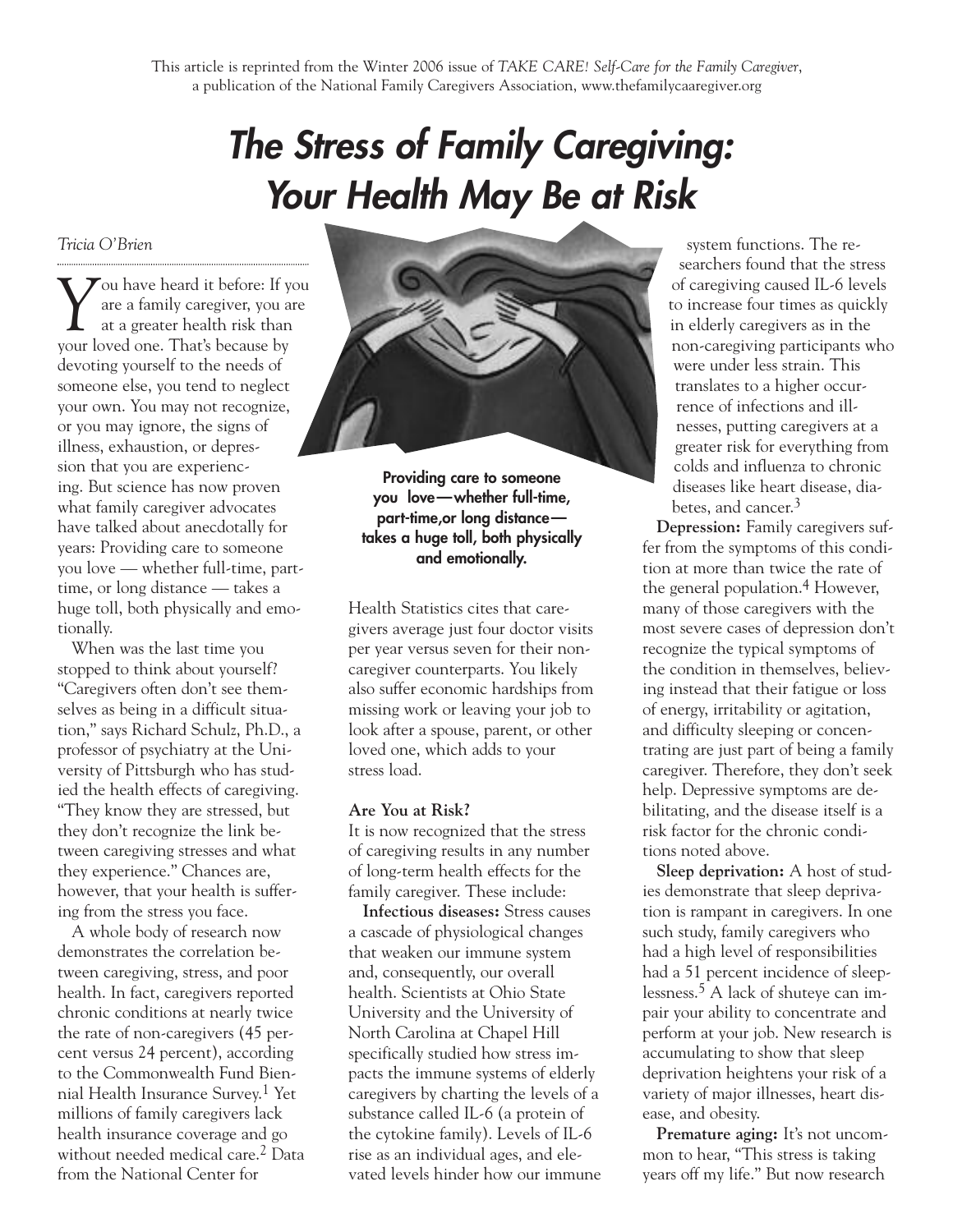led by Elissa Epel, M.D., at the University of California at San Francisco proves exactly how this happens on a cellular level. In a small study of mothers caring for their chronically ill children, Epel found that chronic stress accelerates the effects of aging by actually shortening cell life. It leads to weakened muscles, skin wrinkles, and even organ failure. The study noted that this type of severe stress can take as many as 10 years off a person's life.6

**Higher mortality rate:** Research led by Dr. Schulz found that elderly caregiving spouses who had experienced strain had a 63 percent higher risk of death compared to study par-

## **It Doesn't Go With The Territory**

In case you believe that your physical symptoms are just part and parcel of your day-to-day caregiving, consider the following excerpt from a letter received from an NFCA member:

"Shortly after my husband died, I was rushed to the hospital, practically at death's door myself. It turns out that my body was almost completely depleted of potassium. When the doctors asked why I didn't realize how tired I was getting, I told them that I did realize it, but since I was working and taking care of my husband, I assumed that the tiredness just came with the territory."

*— Former family caregiver, AZ*

ticipants whose spouses did not need care. The study, which appeared in the *Journal of the American Medical Association*, also found that one-third of stressed caregivers who had a severe chronic disease died within the study's four-year follow-up period.7

#### **What Do These Studies Mean To You?**

These findings mean that the cumulative effects of the stress of family caregiving are no laughing matter. They mean that all family caregivers really do need to start doing some things to reduce their stress or they — and their loved ones — are going to be in more difficult situations than they already are. Whatever you do, don't dismiss your feelings as "just stress." Dr. Schulz explains: "Self-care is very important, and there are a wide range of preventive health behaviors that caregivers tend to neglect. These include getting exercise, eating right, and having medical checkups on a regular basis."

Self-care, of course, is easier said than done. The last thing most family caregivers want is to walk into another doctor's office. Although we all know that we should get exercise, sometimes it feels as if there isn't even one extra ounce of energy left. So what's a family caregiver to do?

Step one is to remind yourself constantly that self-care is a necessity, not a luxury. Sooner or later you will start to believe it, and begin to make room for some healthful activities, reach out for help to lessen your load, or both. In the meantime, stay in touch with friends and family

members. Tell them what's going on in your life. Stress-reduction techniques like deep breathing can be done at intervals during the day. And don't forget humor. It really can help you cope. Pick up the phone and call that friend who always knows how to make you laugh, or carve out a half-hour for a silly television program.

Try to work in some time for exercise as well: It is an incredible stressreduction tool, and research has found that caregivers who exercise regularly have less depression, anxiety, anger, stress, and lower blood pressure than caregivers who don't.8 You don't have to go to a gym to get good exercise. You can power walk around the house for 10 minutes. Don't seem to have the time or energy for 10 minutes? Start with five. The point is to believe that you really must do some things that are helpful and healthful or you will not be able to do anything at all.

This past November, NFCA launched *The Caring Every Day Campaign* with this underlying message: Believe in yourself. Protect your health. Reach out for help. The Campaign encourages family caregivers to take these three steps every day to make life easier and to improve the care you provide.

For more information on how you can care for yourself, go to *www. thefamilycaregiver.org*. Remember, the best way to ensure that you will continue to be there for your loved one is to take care of yourself. ■

*Tricia O'Brien is a writer based in New York City.*